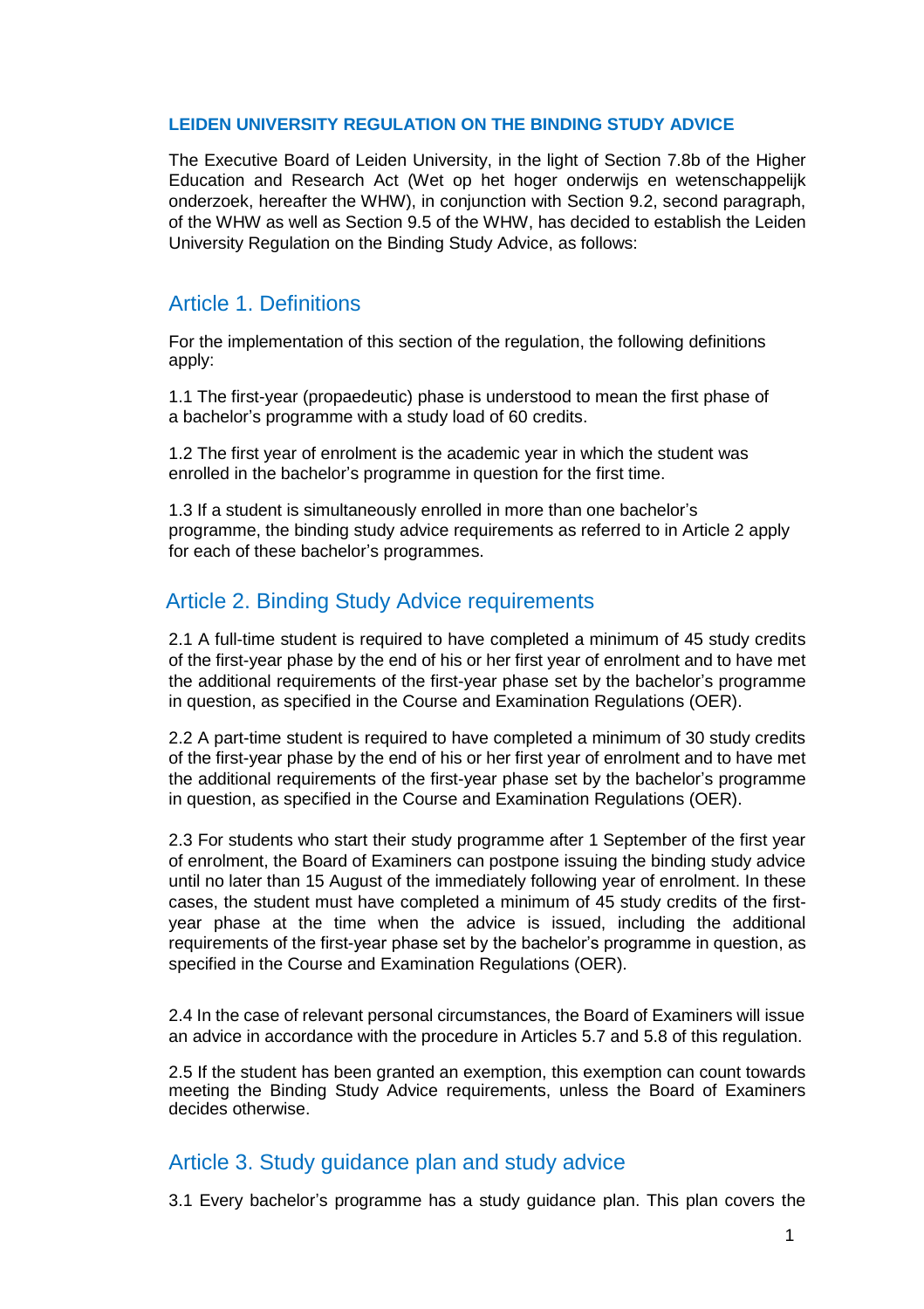first-year phase and the second year of study, and it includes at the very least the following:

3.1.1 The introductory interview, which takes place before the end of September – or in exceptional cases before the end of October, or later than this in the case of students who start their study programme after 1 September – individually with every student who is enrolled for the first time in the first-year phase of the bachelor's programme;

3.1.2 The mentoring of first-year students. Designated lecturers, if necessary with the support of student mentors, are responsible for structuring the study environment; they provide support in learning to study, and act as the primary contact between the bachelor's study programme and first-year students;

3.1.3. In the first year of enrolment, providing  $-$  at the student's request  $-$  an adjusted study plan for students whose academic progress is hindered by personal circumstances as referred to in Article 4.2;

3.1.4 The study plan for students who are enrolled in the second year of the bachelor's programme in question. In this study plan, students draw up a plan of their courses (compulsory and optional), including relevant test dates. Extra-curricular components are also included in the study plan;

3.1.5 An early test for first-year students in the period between the beginning of October and mid-November, and a number of examinations before mid-January;

3.1.6 The opportunity that is offered to students to improve their study results if the advice as referred to in 3.1.7. or 3.1.8 is negative;

3.1.7 The first study advice, which is issued no later than 31 January in the first year of enrolment to every student who is enrolled for the first time in the first-year phase of a bachelor's programme;

3.1.8 The second study advice, which is issued no later than 15 June in the first year of enrolment in cases where the Board of Examiners deems it necessary;

3.1.9 The first study advice and the second study advice, if issued, also serve as a warning as referred to in Section 7.8.b, fourth paragraph, of the WHW;

3.1.10 The binding study advice, as referred to in Section 7.8b, first and third paragraphs, of the WHW, that is issued in writing no later than 15 August of the first year of study to every student who is enrolled in the first-year phase of a bachelor's programme, unless Article 2.3 or 2.4 is applicable;

3.1.11 Before 31 January, issuing an invitation to and conducting an interview with every student whose study advice as referred to in Article 3.1.7 is negative;

3.1.12 Before 15 June, issuing an invitation to and conducting an interview with every student whose study advice as referred to in Article 3.1.8 is negative;

3.1.13 Before issuing the binding study advice as referred to in Article 3.1.10, issuing an invitation to an interview to every student whose study advice as referred to in Article 3.1.10 is negative; this also applies if, in accordance with Article 2.4 or 2.5, the advice is issued at a later time;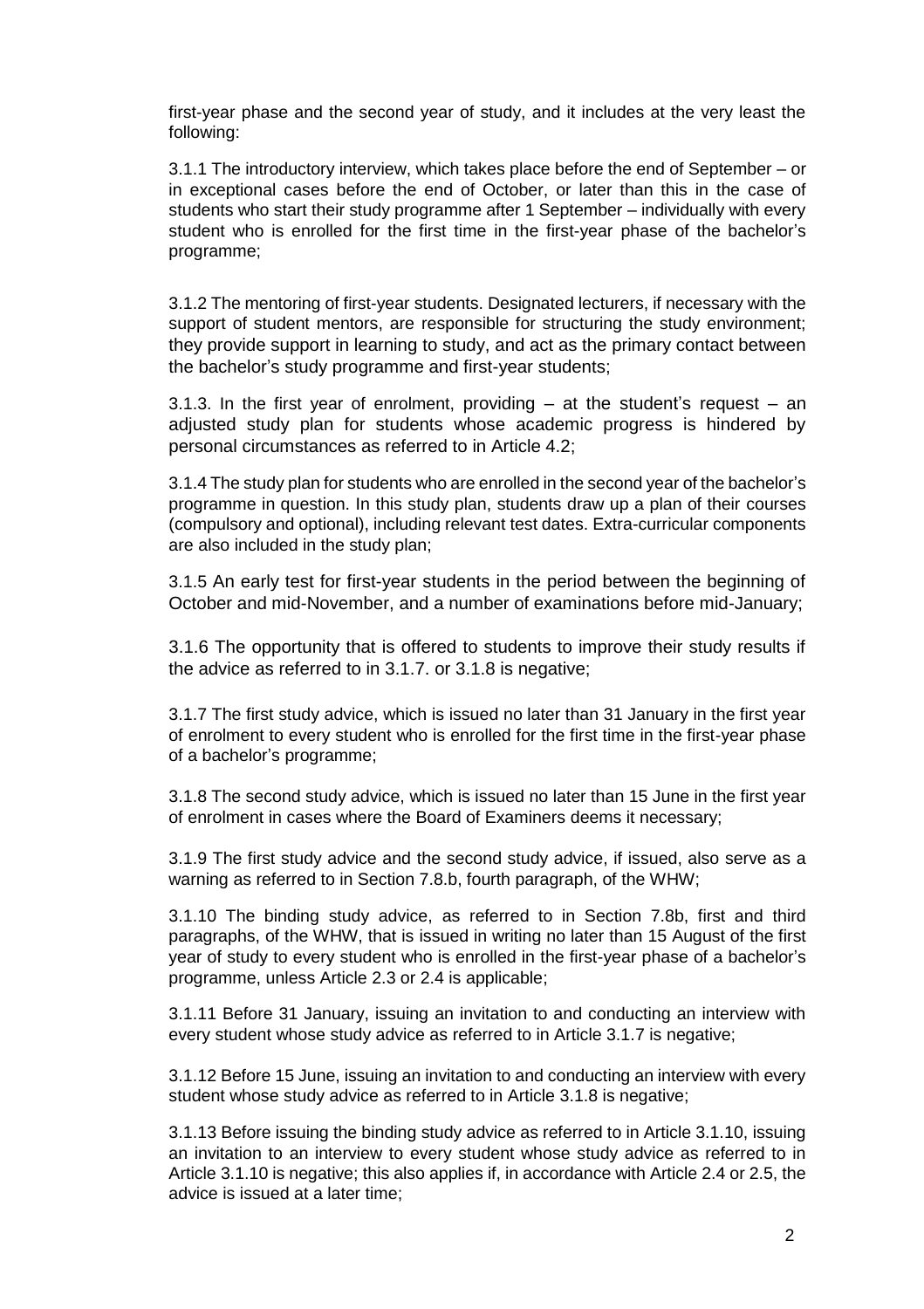3.1.14 In the course of the interview referred to in Article 3.1.13, the student is informed of the possibilities available to him or her for following a different study programme at Leiden University, or another study programme elsewhere. If required, the student is also provided with support and guidance in making his or her decision;

3.1.15 The way in which the study programme safeguards an appropriate level of learning intensity and a high quality of teaching.

3.2 The study guidance plan is included in the prospectus of the bachelor's programme in question or communicated to students in writing or electronically in some other form.

## Article 4. The student file

4.1 The Board of Examiners of every bachelor's programme keeps a file on each student enrolled in the bachelor's programme. This file includes a short written account of all formal contacts between the bachelor's programme and the student, including in any case the introductory interview, the interviews relating to the study advice, and the study plan.

4.2 All students are responsible for reporting in timely fashion, and in any event before 15 July, to the study adviser of the bachelor's programme any personal circumstances that may constitute a reason for waiving the right to exclude the student from the programme on the basis of a negative study advice, as stipulated in Section 7.8b, first paragraph.

4.3 The personal circumstances of the student, as referred to in Section 7.8b, third paragraph are included in the file, together with an adjusted study plan that has been adapted to these personal circumstances and that has been drawn up together with the student.

4.4 All students have the right to examine their file, as referred to in 4.1, and, if they wish, to lodge an objection against the contents of this file.

# Article 5. The Binding Study Advice

5.1 The study advice is issued by the Board of Examiners of the bachelor's programme, on behalf of the Faculty Board or the Board of Directors of the Faculty to which the programme belongs.

5.2.1 The binding study advice, as referred to in Article 3.1.10, is positive for full-time students if at the time the advice is issued, the student in question has successfully completed at least 45 study credits of the first-year phase of the bachelor's programme in question, including the additional requirements of the bachelor's programme in question as established in the Course and Examination Regulations (OER). The binding study advice, as referred to in Article 3.1.10, is positive for parttime students if at the time the advice is issued, the student in question has successfully completed at least 30 study credits of the bachelor's programme in question, including the additional requirements of the bachelor's programme in question as established in the Course and Examination Regulations (OER).

5.2.2 The binding study advice, as referred to in Article 3.1.10, is negative and leads to exclusion for full-time students if at the time the advice is issued, the student in question has completed fewer than 45 study credits of the first-year phase of the bachelor's programme in question. The binding study advice, as referred to in Article 3.1.10, is negative and leads to exclusion for part-time students if at the time the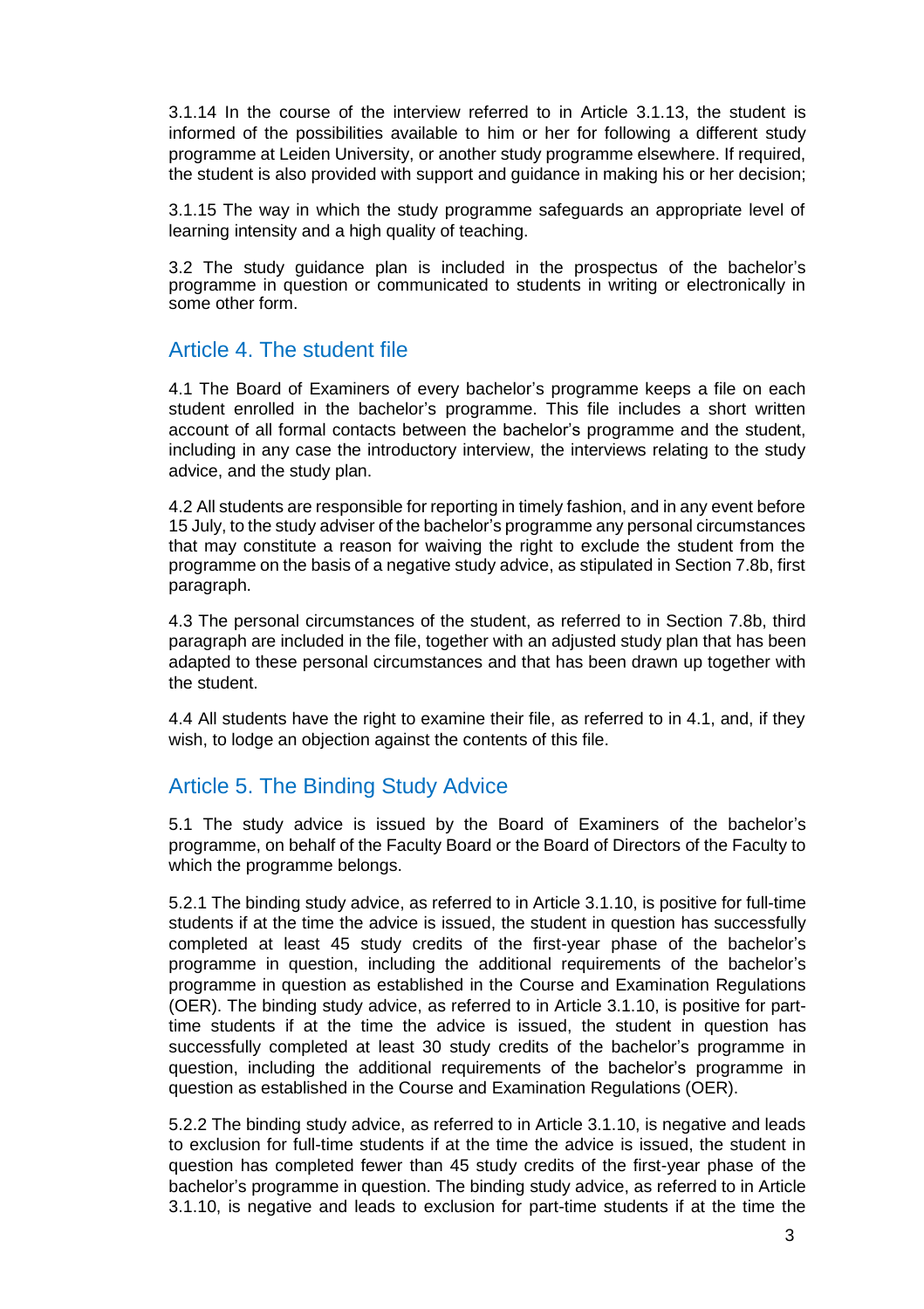advice is issued, the student in question has completed fewer than 30 study credits of the first-year phase of the bachelor's programme in question.

5.2.3 The binding study advice, as referred to in Article 3.1.10, is negative and leads to exclusion if the full-time student has completed 45 study credits or more of the firstyear phase, but he or she has not met the additional requirements of the first-year phase of the bachelor's programme in question as established in the Course and Examination Regulations (OER). The binding study advice, as referred to in Article 3.1.10, is negative and leads to exclusion if the part-time student has completed 30 study credits or more of the first-year phase, but he or she has not met the additional requirements for the bachelor's programme in question as established in the Course and Examination Regulations (OER).

5.3 The exclusion is valid for a period of four academic years after the academic year in which the advice is issued, unless the student in question requests admission to the programme in question at a later date than the end of the academic year, and is able to present a reasonable case to the satisfaction of the Board of Examiners of the programme in question that he or she will be able to successfully complete the programme.

5.4 If after four or more academic years, a student who has been excluded from the programme enrols again in the first-year phase or the post-propaedeutic phase of the bachelor's programme in question, this enrolment will be regarded as a first-time enrolment.

5.5 Exclusion from a programme extends to any bachelor's programme that shares the first-year phase of the programme in question.

5.6 If the advice leads to exclusion from the programme, the advice will also provide information regarding the student's possibilities for enrolling in other study programmes.

5.7.1 The negative advice referred to in Article 3.1.10 does not lead to exclusion if the student's personal circumstances referred to in Article 5.8 and included in the file as referred to under 4.2 have been the cause of the student's failure to meet the standards and deadlines stipulated in Article 2. The Board of Examiners will formulate its decision on whether or not to exclude the student on the basis of the study advice by making a comparison of the student's study results with the personal study plan as referred to in Article 4.3.

5.7.2 If the Board of Examiners cannot give a decision on the student's (in)ability to complete the study programme pursuant to Article 5.7.1, because insufficient information is available concerning those personal circumstances that have arisen during the first year of study, it can postpone this decision until no later than 15 August of the second year of enrolment. In these cases, for a positive advice, the student must have completed a minimum of 45 study credits of the first-year phase, including the additional requirements of the first-year phase of the bachelor's programme in question, as established in the Course and Examination Regulations (OER), at the time when the advice is issued.

5.8 The WHW Implementing Decree (Section 2.1) establishes the implementation of paragraph 3 of Section 7.8b. The decree states which personal circumstances are taken into consideration in issuing the advice referred to in Article 3.1.10, namely:

<sup>-</sup> Illness;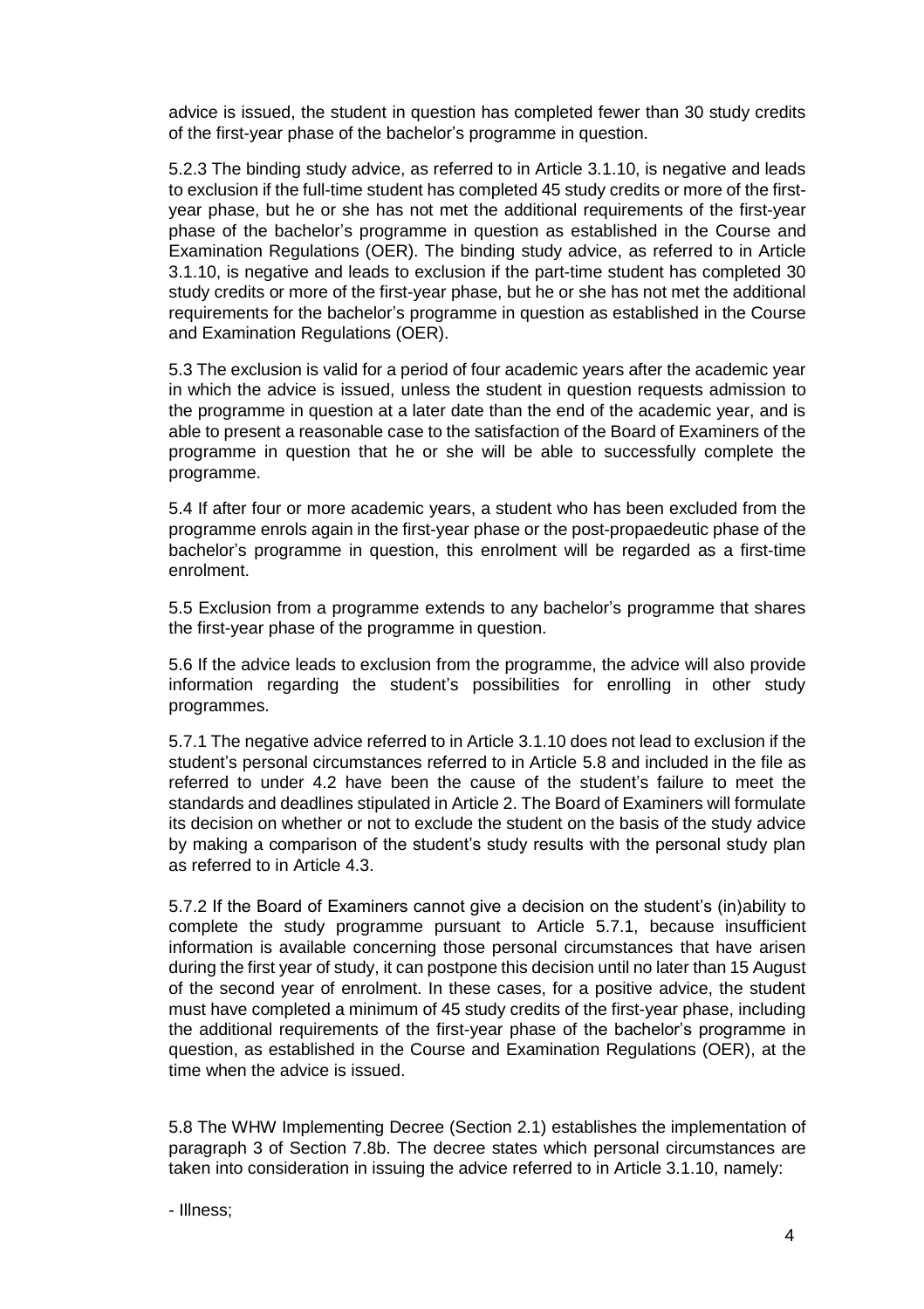- Disability;
- Exceptional family circumstances;
- Pregnancy;
- Board membership;
- Top-level sport.

The student has to request the Executive Board to assess whether there are indeed personal circumstances under the terms of this regulation, and the extent to which these circumstances impact the student's study results. The Student and Educational Affairs Department (SEA) assesses on behalf of the Executive Board whether such personal circumstances do indeed apply. To allow SEA to make this assessment, the student should send a personal statement regarding the severity, duration and nature of the circumstances in question, including supporting evidence, to the following address: Executive Board, Leiden University, SEA/BSA, Postbus 9500, 2300 RA Leiden.

In the case of illness or a disability, the supporting evidence should consist of an official statement by a physician or a registered (BIG, Professionals in Individual Healthcare) paramedic that testifies to the severity and the duration of the circumstances in question.

## Article 6. Other provisions

6.1 No advice as referred to in Article 3.1.10 is issued to students from whom a written request to cancel enrolment has been received via Studielink before 31 January of the first year of enrolment in the first-year phase of a bachelor's programme and whose enrolment is actually cancelled before 1 February and who do not enrol again in the same academic year in the same study programme. If the student subsequently re-enrols in the first-year phase of the bachelor's programme in question, this enrolment will be regarded as his or her first enrolment.

6.2.1 Students who change their enrolment status from full-time to part-time before 1 February of the first year of enrolment in the first-year phase are considered to be part-time students for the purposes of this regulation.

6.2.2 Students who change their enrolment status from full-time to part-time after 1 February of the first year of enrolment in the first-year phase are considered to be fulltime students for the purposes of this regulation.

6.3 The Board of Examiners of a bachelor's programme may disregard or deviate from the implementation of Article 5 if, in view of the interests that this regulation intends to protect, its implementation would lead to a situation of extreme unfairness.

# Article 7. Exceptions

Bachelor's programmes that are offered jointly with another institution of higher education may be subject to norms that deviate from those mentioned above. These norms have to be included in the Course and Examination Regulations (OER) of the programme in question.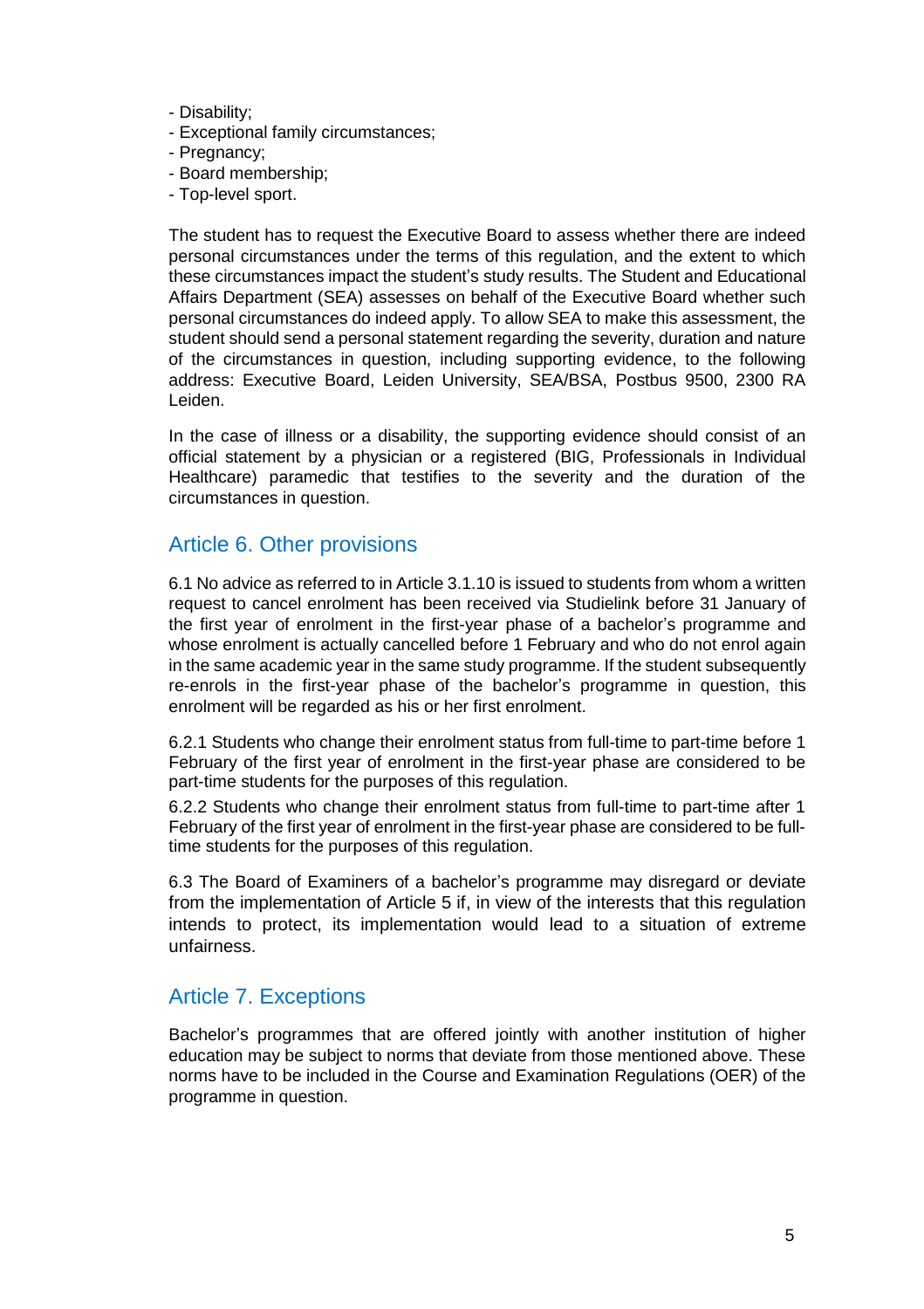# Final article: official title and effective date

- This regulation is to be cited as the Leiden University Regulation on the Binding Study Advice.

- This regulation becomes effective on 1 September 2019.

- The Leiden University Regulation on the Binding Study Advice, last amended on 20 June 2017, will be revoked on 1 September 2019.

This regulation was first established by the Executive Board on 23 June 2005. The last amendment to the regulation appeared on 20 June 2017.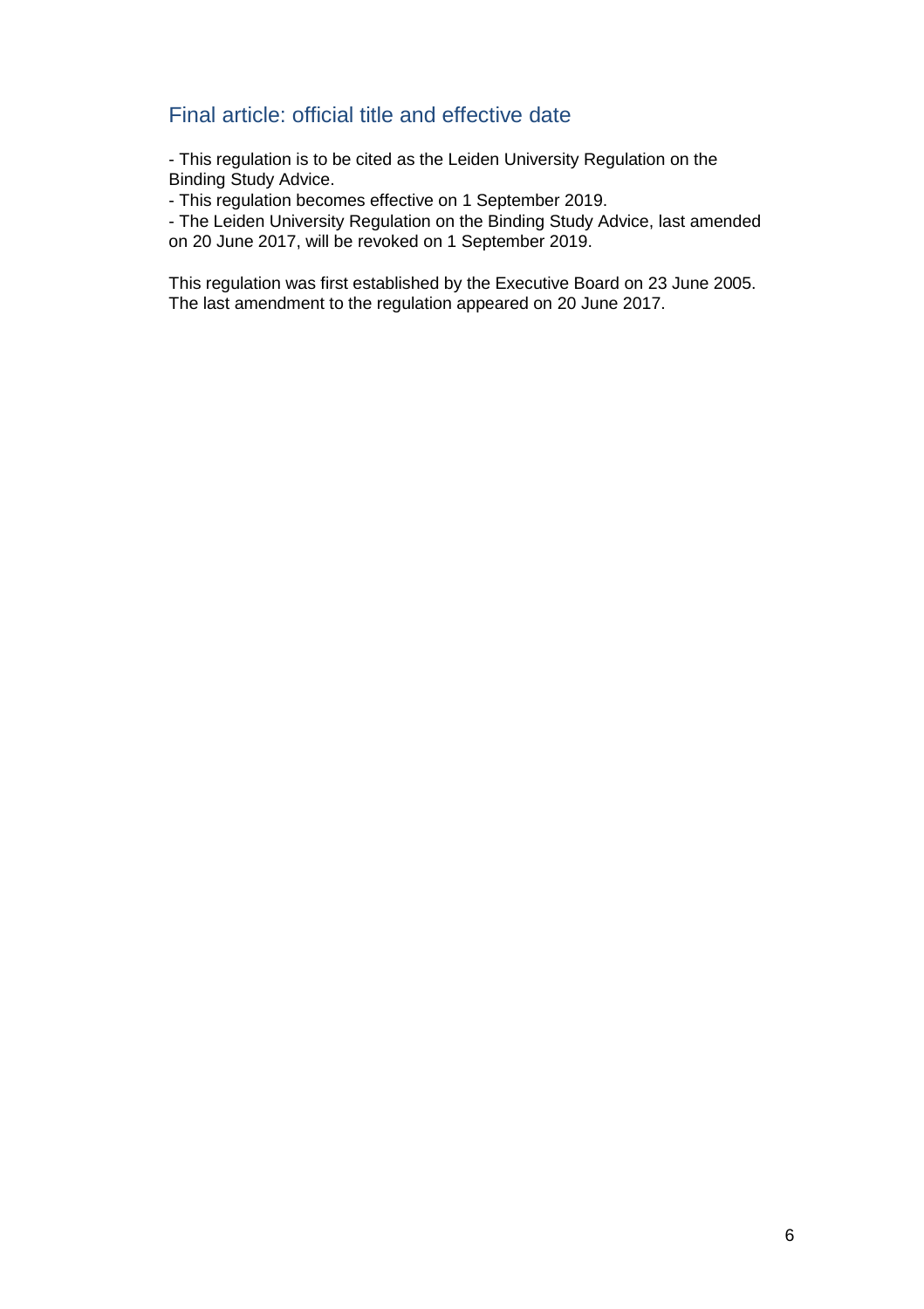# EXPLANATION

This regulation applies to all bachelor's students of Leiden University, both full-time and part-time.

The regulation enters into effect on 1 September 2019.

The study guidance plan (the Leiden Study System) is structured as follows:

- In the first-year phase students are offered an extensive introduction to the bachelor's programme.
- The introductory interview and the mentoring/study guidance programme help first-year students to become more familiar with their new study environment.
- Every student has a minimum of two progress interviews in his or her first and second year of studies.
- The study plan in the second year consists of the following steps:
	- o Before the start of the third semester, the study programme informs students that they have to hand in a study plan;
	- o The study plan is assessed and approved by the study programme usually via e-mail;
	- o The assessment of the plan is included in the student's file;
	- o A report is drawn up at the end of every semester outlining the study progress made by the student.
	- o Every half-year, the study progress of every student is determined, the study plan is updated, and if necessary the student in question is invited for an interview.

Full-time students are issued with a study advice at least twice during the first year: one advice on or before 31 January, and a binding advice no later than 15 August. If the study results after February are such that the student is in danger of being unable to meet the norm for the binding study advice, the Board of Examiners issues an additional warning before 15 June. This applies, for example, if a student received a positive progress advice in January, but since then has displayed little or no study progress. After the first advice, students are invited for an interview before 31 January if the advice issued to them is negative. The same takes place if the second advice is negative (interview before 15 June). The study programme must offer students who receive a negative advice in January or June sufficient opportunity to improve their study results in conformity with the BSA requirements. If the binding study advice at the end of the first year is negative, the student is first invited for an interview before this advice is definitively issued. The binding study advice issued no later than 15 August leads to exclusion if it is negative. The advice is negative if the student has completed fewer than 45 study credits in the first year of his or her studies, or if he or she has completed 45 study credits or more but has not met the additional requirements as specified in the Course and Examination Regulations (OER). This negative binding study advice leads to exclusion from the study programme.

In their first year, part-time students are also issued with a study advice on at least two occasions: one advice on or before 31 January and a binding advice no later than 15 August. After the first advice, students are invited for an interview no later than 31 January if the advice issued to them is negative. If the study results are such that the student is in danger of being unable to meet the norm for the binding study advice,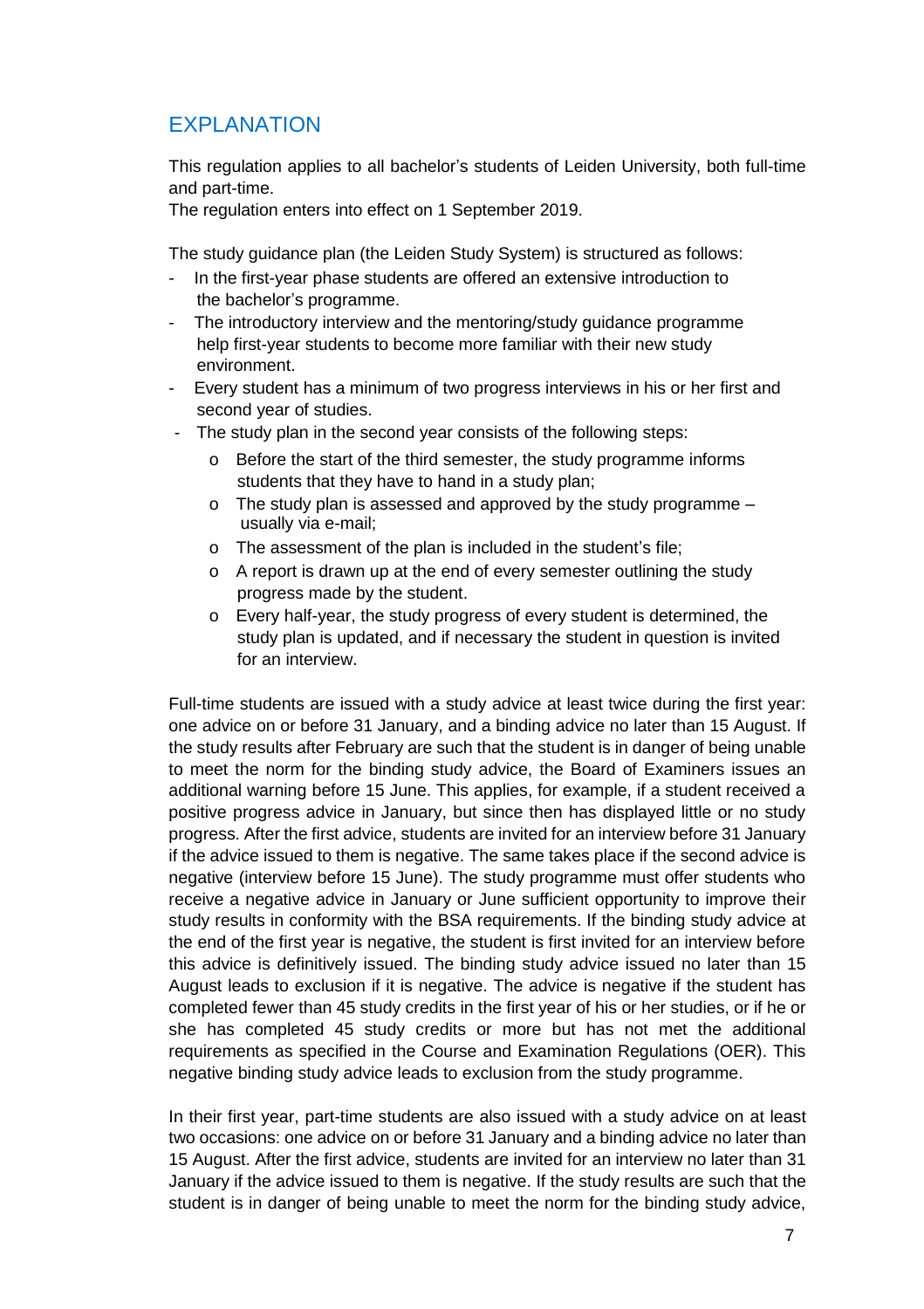the Board of Examiners issues an additional warning before 15 June (see above, analogous to full-time students). If the binding study advice at the end of the first year is negative, the student in question is first invited for an interview before this advice is definitively issued. The same takes place if the second advice (June) is negative. The binding study advice issued no later than 15 August leads to exclusion if it is negative. The advice is negative if the student in question has completed fewer than 30 study credits in his or her first year of studies or has not met the additional requirements as specified in the Course and Examination Regulations (OER). This negative binding study advice leads to exclusion from the study programme.

Article 2.3 If the Board of Examiners has insufficient information at the end of the first year of enrolment to form an opinion about the student's (in)ability to complete the study programme as a result of a later start in the first-year phase, the Board of Examiners can postpone giving a binding study advice until no later than 15 August of the immediately following year of enrolment. If the Board of Examiners decides to postpone issuing the advice, the same norms apply as for other students (45 EC + additional requirements) of the study programme.

Article 5.7.1 The Board of Examiners can waive its right to exclude a student from the programme on the basis of a negative advice if the student has failed to meet the norm due to personal circumstances. Such personal circumstances include the following: illness, disability, exceptional family circumstances, pregnancy, certain board duties, top-level sport and an unfeasible study programme. On the basis of the study plan and the SEA's advice, the Board of Examiners can formulate a new norm and can waive its right to exclude the student from the programme if the Board of Examiners is of the opinion that the student meets this new norm. In the case of personal circumstances, a study plan must always be drawn up. This binding study advice is the final advice, whether or not it leads to exclusion from the study programme.

Article 5.7.2 If the Board of Examiners has insufficient information at the end of the first year of enrolment to form an opinion about the student's (in)ability to complete the study programme (in the case of personal circumstances), the Board of Examiners **can** postpone giving a binding study advice until no later than 15 August of the second year of enrolment (this year does not have to follow immediately after the first year of enrolment). If the Board of Examiners decides to postpone issuing the advice, the same norms apply as for other students  $(45 \text{ EC} + \text{additional requirements})$  of the study programme.

NB1. Postponement of the advice is not mandatory. The Board of Examiners can, if it so wishes, issue the advice before the end of the second year of enrolment if it has reached a well-founded opinion about the student's (in)ability to complete the study programme.

NB2. Only one binding study advice can be issued to a student. This also applies for students who start their study programme later than 1 September and students with personal circumstances. Students who receive a postponed advice therefore do not receive a binding study advice at the end of the first year of enrolment.

The student must report the personal circumstances as soon as possible, but in any case before 15 July of the first year of enrolment, to the study adviser (or his or her substitute) and draw up an adjusted study plan together with the study adviser. In addition, the Student and Educational Affairs Department (SEA) has to determine whether there are indeed personal circumstances as referred to in this regulation, and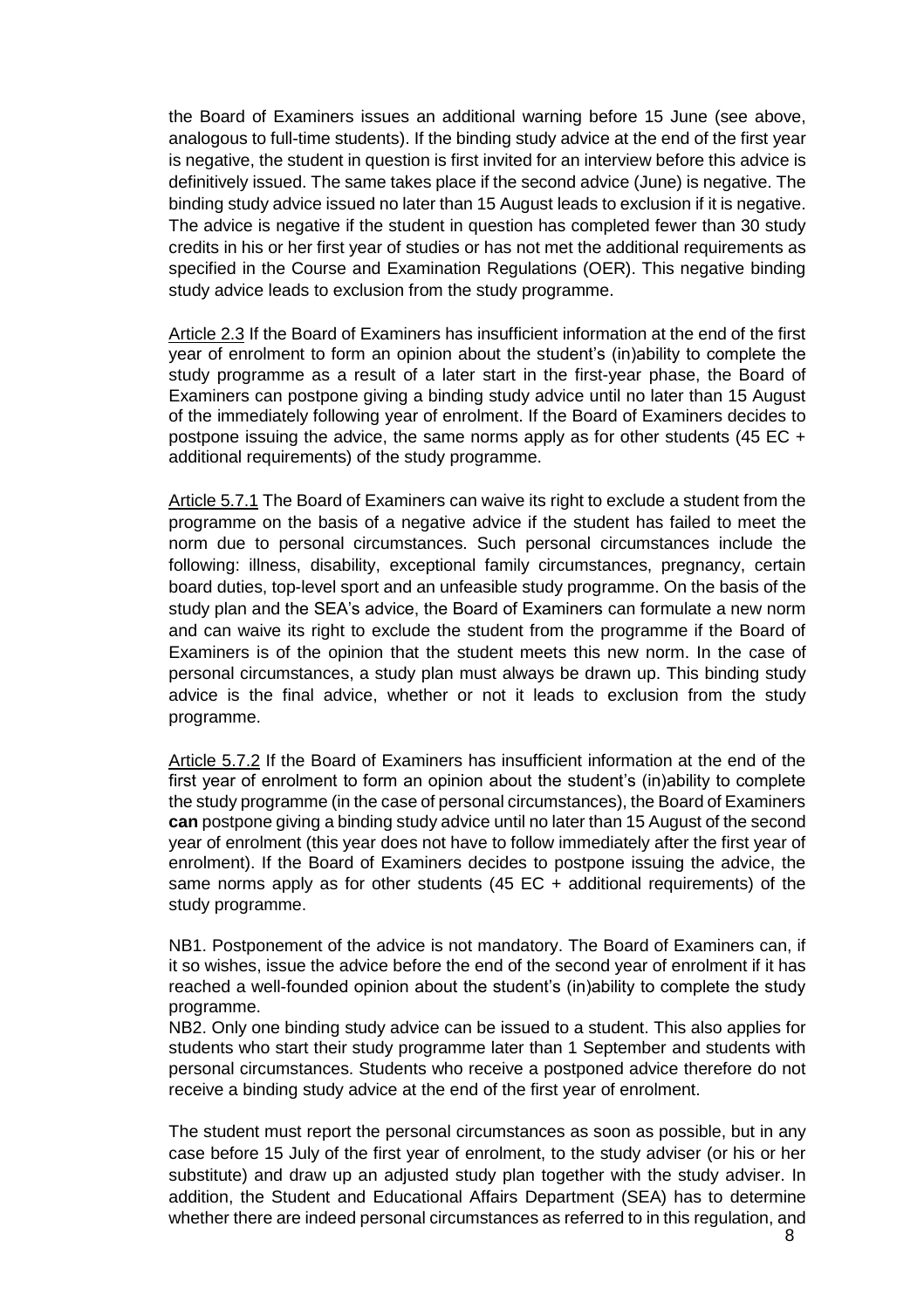in which period and to what degree these personal circumstances prevented the student from meeting his or her study requirements.

A student who has been issued with a binding and negative study advice that leads to exclusion from the study programme will not be granted admission to the bachelor's programme in question, nor to any other bachelor's programme with the same firstyear phase, for a period of four academic years. A student who has made it known via Studielink before 1 February of his or her first year of enrolment that he or she wishes to end his or her enrolment, and whose enrolment is actually cancelled before or as of 1 February will not be issued with a binding study advice in that academic year. If the student subsequently re-enrols for this programme, this enrolment is regarded as his or her first enrolment for the purposes of this regulation.

If a full-time student cancels his or her enrolment as a full-time student and enrols as a part-time student before 1 February of his or her first year of enrolment, this student will be considered to be a part-time student for the purposes of this regulation. If he or she ends his or her enrolment as a full-time student and enrols as a part-time student after 1 February, he or she is considered to be a full-time student for the purposes of this regulation. A part-time student who changes his or her enrolment status from part-time to full-time is considered to be a full-time student for the purposes of this regulation as of the date of the change of status.

A student has a right to lodge an appeal against the final study advice to the Examination Appeals Board, in writing and within six weeks of the date of the final decision. For the duration of the appeal procedure, permission is granted for the student to proceed with the programme. In this period, the student in question is also allowed to take examinations, although these are not graded until the end of the appeal procedure. These examinations will only be graded and the results published if the Examination Appeals Board's decision entails that the student will be allowed to proceed with the study programme.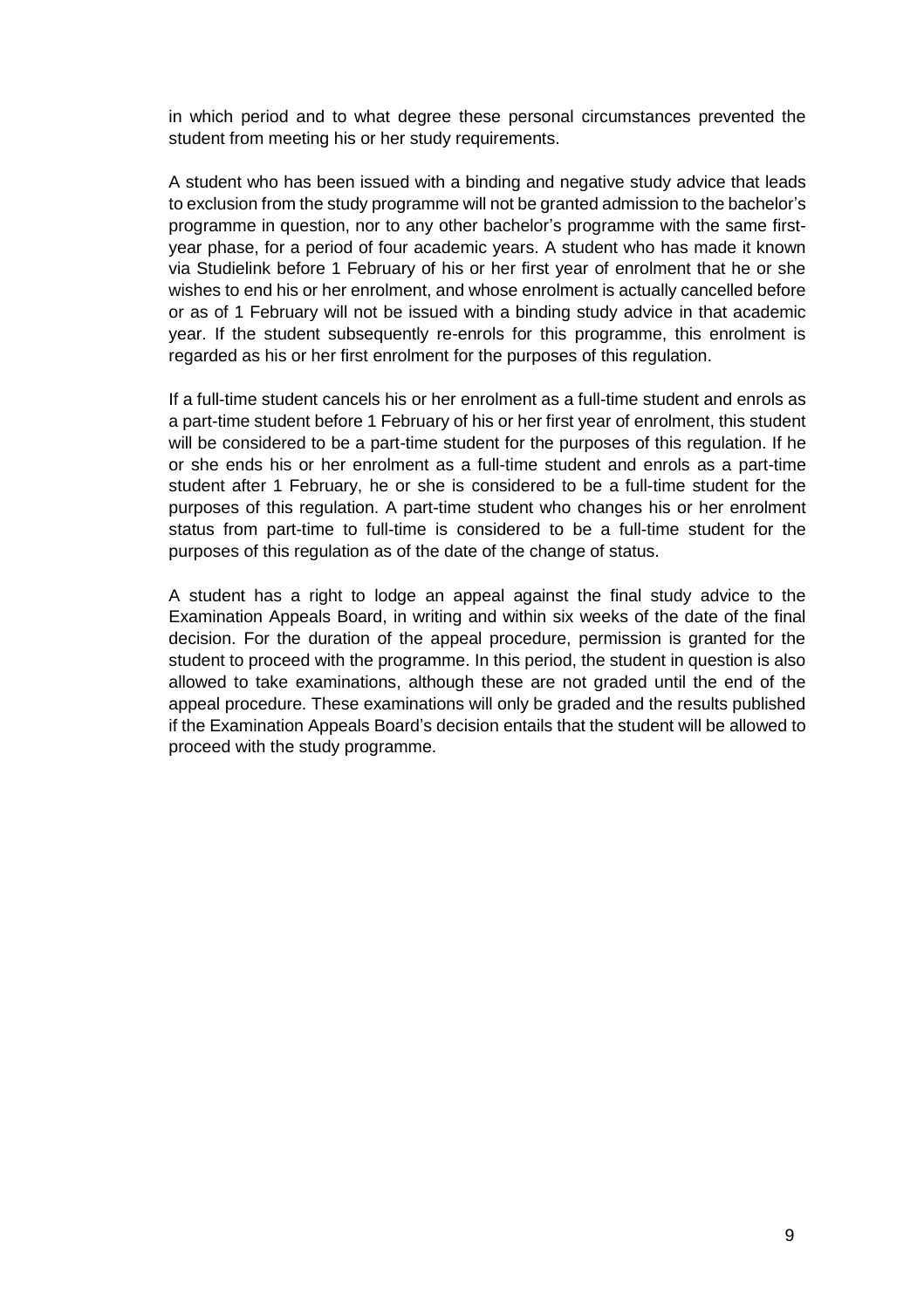# **Procedure regarding personal circumstances of the student in the context of the binding study advice**

### **1. Introduction**

The WHW Implementation Decree establishes the implementation of Section 7.8b, paragraph 3. The decree states which personal circumstances are taken into consideration in issuing an advice at the end of the year.

- Illness;
- Disability;
- Exceptional family circumstances;
- Pregnancy;
- Board membership;
- Top-level sport.

The student has to request the Executive Board to assess whether there are indeed personal circumstances under the terms of this regulation, and the extent to which these circumstances impact the student's study results. The Student and Educational Affairs Department (SEA) assesses on behalf of the Executive Board whether there are such personal circumstances.

The basic procedure includes the following steps:

- The student reports to the study adviser of the study programme that his/her studies are hindered by personal/exceptional circumstances.
- Together with the study adviser, the student formulates a study plan that takes into consideration the circumstances in question. This study plan is included in the student's BSA file.
- The student sends a personal statement regarding the severity, duration and nature of the circumstances in question, including supporting evidence, to the following address: Executive Board, Leiden University, SEA/BSA, Postbus 9500, 2300 RA Leiden.
- SEA assesses the validity, expected duration and severity of the personal circumstances in question. A report of these findings is submitted to the Board of Examiners (through the intermediation of the study adviser).
- In issuing its study advice, the Board of Examiners takes into consideration the consequences of the personal circumstances in question for the student's study progress, to the extent that these have been recognised by SEA, and assesses the student's performance in light of the adjusted study plan.

## **2. Procedure per category of personal circumstance in the context of the BSA**

#### **2.1. Illness**

If study progress is hindered as a result of illness, the student should report this immediately to the study programme. The student must consult with the study adviser regarding possible adjustments to the study programme that may minimise obstacles to study progress. This adjusted study plan is included in the student's BSA file. If as a result of illness, the student experiences a study delay, he or she should contact SEA. To this end, the student should send a personal statement regarding the severity, duration and nature of the circumstances – as soon as possible, but in any case no later than 15 July - to the following address: Leiden University, SEA/BSA, Postbus 9500, 2300 RA Leiden.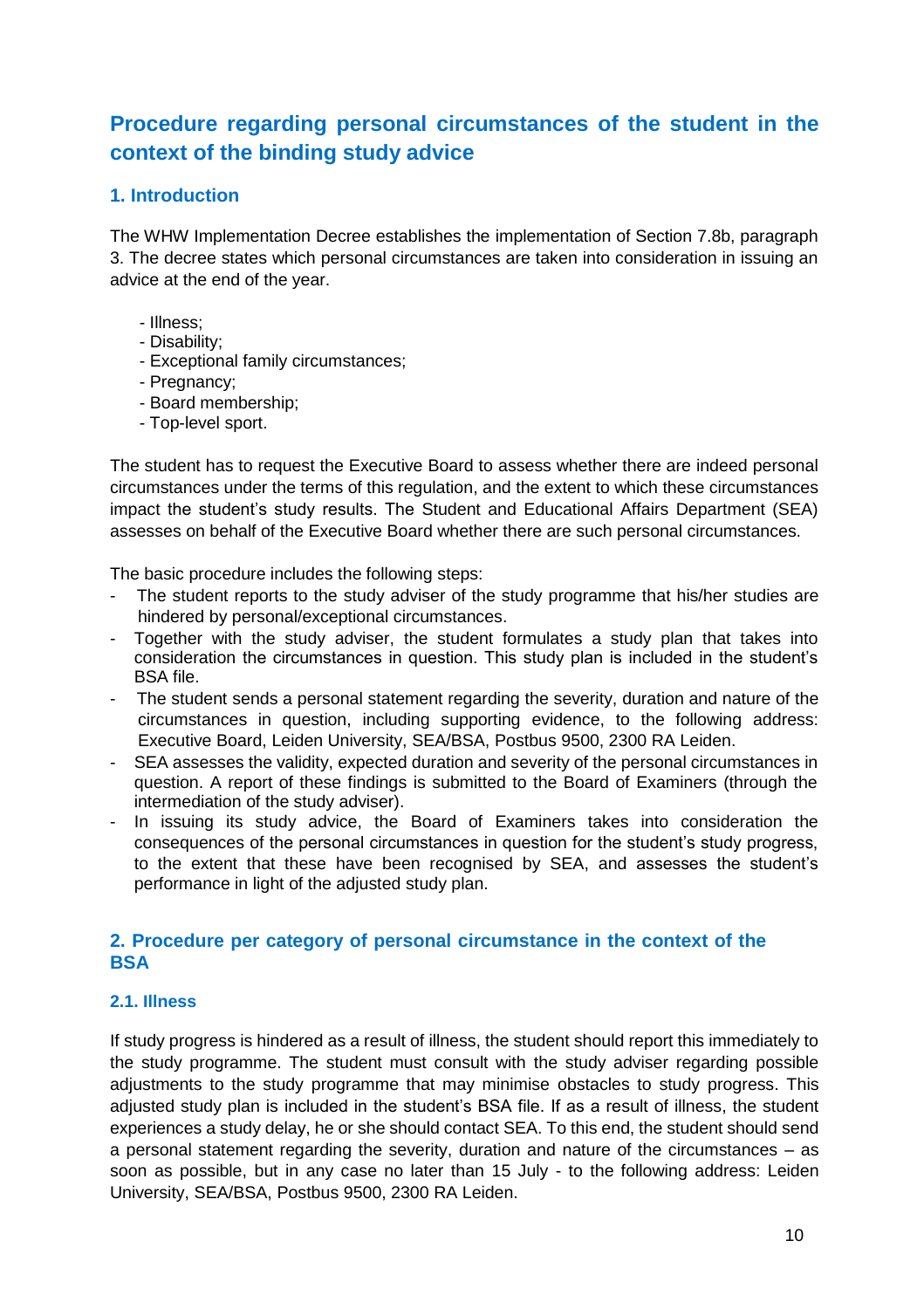SEA will assess the validity, duration and severity of the student's personal circumstances. The student should include an official statement by a physician or registered (BIG) psychologist. This statement should indicate to what extent study progress is hindered by the illness and an estimate of the expected duration of the illness. The study programme or SEA will inform the student of the possibility of obtaining an expert statement via the Health, Safety and Environment Department (VGM). On the basis of this expert statement, the student's statement and any other written or electronic report by the study adviser, SEA formulates a statement addressed to the Board of Examiners. This statement specifies the duration and the degree to which the student's study progress is hindered by the personal circumstances in question. In issuing the study advice, the Board of Examiners takes into consideration the consequences of the personal circumstances for the study progress, as specified in the statement, and assesses the student's study performance in the light of the adjusted study plan. In the case of personal circumstances, if the Board of Examiners has insufficient information, pursuant to Article 5.7.2 it can postpone issuing the final advice until no later than 15 August of the second year of study.

#### **2.2. Disability**

A student who may experience a study delay as a result of a chronic functional disability should, in accordance with the Protocol on Studying with a Functional Disability, make contact as soon as possible with Fenestra, in particular with the student counsellor. On the basis of Fenestra's advice, the student consults with the study adviser regarding possible adjustments to the study programme, so as to reduce the study delay to a minimum. The student should be in possession of a medical statement that testifies to the degree to which the student is hindered in his/her functioning. The study adviser or student counsellor will inform the student of the possibility of obtaining this statement via the Safety, Health and Environment Department (VGM). The relevant information and the results of any interviews between the student counsellor and the student are included in the statement submitted by SEA to the Board of Examiners. In this statement, SEA specifies in any case the degree to which the student's progress is impacted by personal circumstances. The adjusted study plan is included in the student's BSA file. In issuing the study advice, the Board of Examiners takes into consideration the consequences of the personal circumstances for the study progress, as specified in the statement, and assesses the student's study performance in the light of the adjusted study plan. If the Board of Examiners has insufficient information, pursuant to Article 5.7.2 it can postpone issuing the final advice until no later than 15 August of the second year of study.

#### **2.3. Pregnancy/childbirth**

In case of a pregnancy, the student is considered to be essentially unable to make study progress for a period of four months surrounding delivery. The student can consult with the study adviser regarding possible adjustments to the study programme, so as to reduce the study delay to a minimum. This study plan is included in the student's BSA file. The student should send her statement, including supporting evidence, no later than 15 July, to the following address: Leiden University, SEA/BSA, Postbus 9500, 2300 RA Leiden. SEA will formulate a statement for the Board of Examiners. If delivery takes place during the academic year, or no more than two months before its start or after its end, the Board of Examiners will take this personal circumstance into consideration when issuing the study advice. If the Board of Examiners has insufficient information, pursuant to Article 5.7.2 it can postpone issuing the final advice until no later than 15 August of the second year of study.

If the study delay extends beyond the above-mentioned four months, some justification other than pregnancy/childbirth should be given for the delay, for example illness or exceptional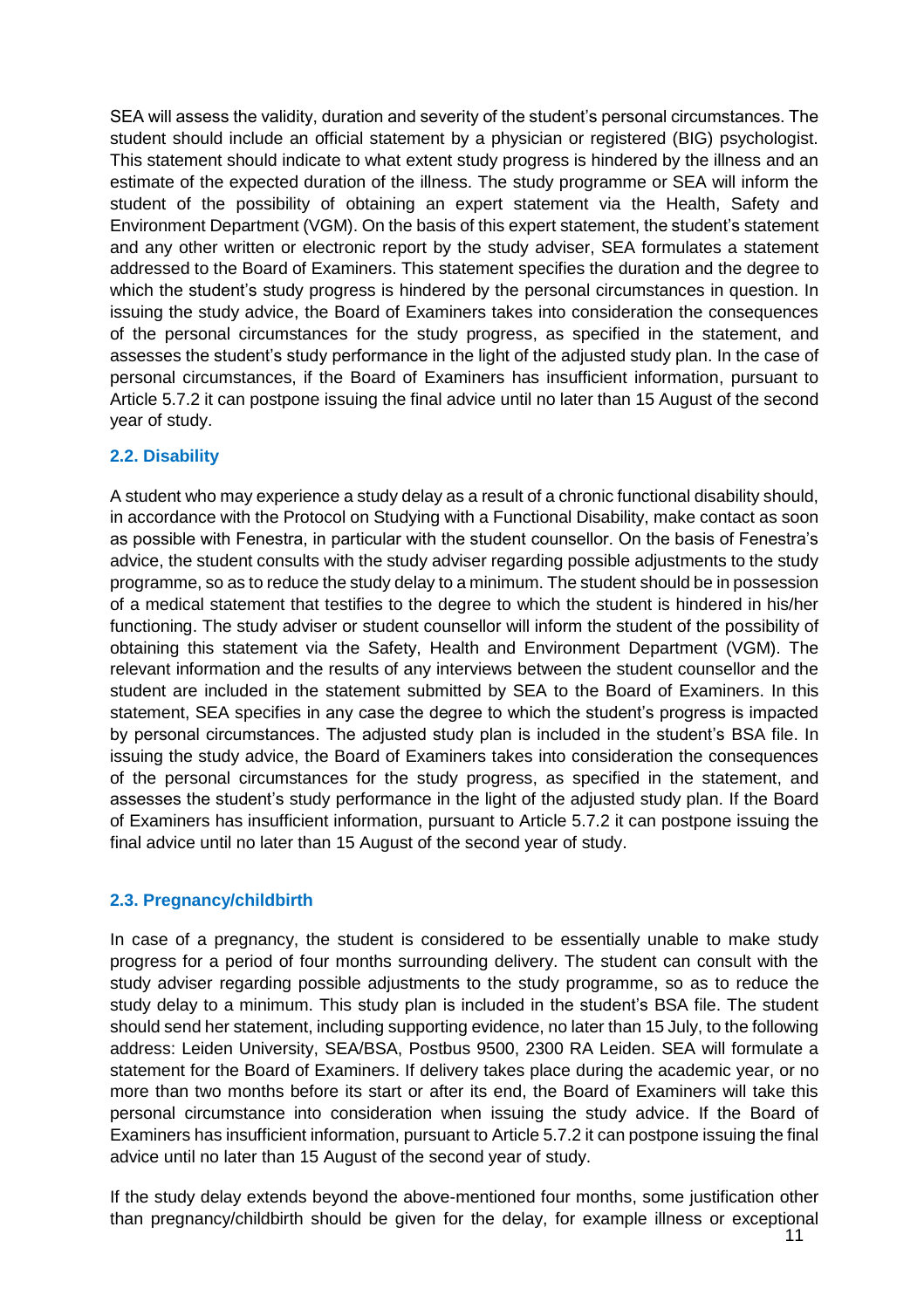family circumstances.

#### **2.4. Exceptional family circumstances**

If severe family circumstances make it impossible for the student to sufficiently concentrate on his/her studies or dedicate enough time to his/her studies, the student can consult the study adviser regarding possible adjustments to the study programme that would minimise potential study delay. This study plan is included in the student's BSA file. If the student nevertheless experiences a study delay as a result of these circumstances, the student should send a personal statement (if possible) no later than 15 July regarding the nature, duration and severity of these circumstances together with a supporting statement provided by a student counsellor, to the following address: Leiden University, SEA/BSA, Postbus 9500,

2300 RA Leiden. SEA will formulate a statement and submit it to the Board of Examiners. In this statement, SEA will in any case specify in which period and to what extent the student's results were negatively impacted by the personal circumstances in question. In issuing its binding study advice, the Board of Examiners takes into consideration the consequences of the personal circumstances for the study progress, as specified in the statement, and assesses the student's study performance in the light of the adjusted study plan. If the Board of Examiners has insufficient information, pursuant to Article 5.7.2 it can postpone issuing the final advice until no later than 15 August of the second year of study.

#### **2.5. Board membership**

If a student wishes to become a member of the board of a study or student association or of a university governing body, he or she can consult the study adviser regarding possible adjustments to the study programme. This study plan is included in the student's BSA file. If following this consultation, it becomes apparent that the student will nevertheless experience a study delay as a result of the above-mentioned activities, the student should contact SEA. This should be done if possible before the start of the student's board activities. SEA formulates a statement and submits it to the Board of Examiners. In this statement, SEA specifies whether these activities are recognised in the context of this regulation and the degree to which the intended activities are expected to hinder study progress. In this context, SEA relies on the guidelines of the WHW and seeks external advice if necessary. In issuing its binding study advice, the Board of Examiners takes into consideration the consequences of the personal circumstances for the study progress, as specified in the statement, and assesses the student's study performance in the light of the adjusted study plan. If the Board of Examiners has insufficient information, pursuant to Article 5.7.2 it can postpone issuing the final advice until no later than 15 August of the second year of study.

#### **2.6. Top-level sport**

If a student takes part in top-level sport with a status as referred to in the Regulations on Financial Support for Students, he or she can consult the study adviser regarding possible adjustments to the study programme. This study plan is included in the student's BSA file. If, following this consultation, it becomes apparent that the student will nevertheless experience a study delay as a result of the above-mentioned sporting activities, the student should contact SEA. SEA formulates a statement and submits it to the Board of Examiners. In this statement, SEA specifies whether these sporting activities are recognised in the context of this regulation and the degree to which these sporting activities are expected to hinder study progress. In this context, SEA relies on the guidelines of the WHW and seeks external advice if necessary. In issuing its binding study advice, the Board of Examiners takes into consideration the consequences of the personal circumstances for the study progress, as specified in the statement, and assesses the student's study performance in the light of the adjusted study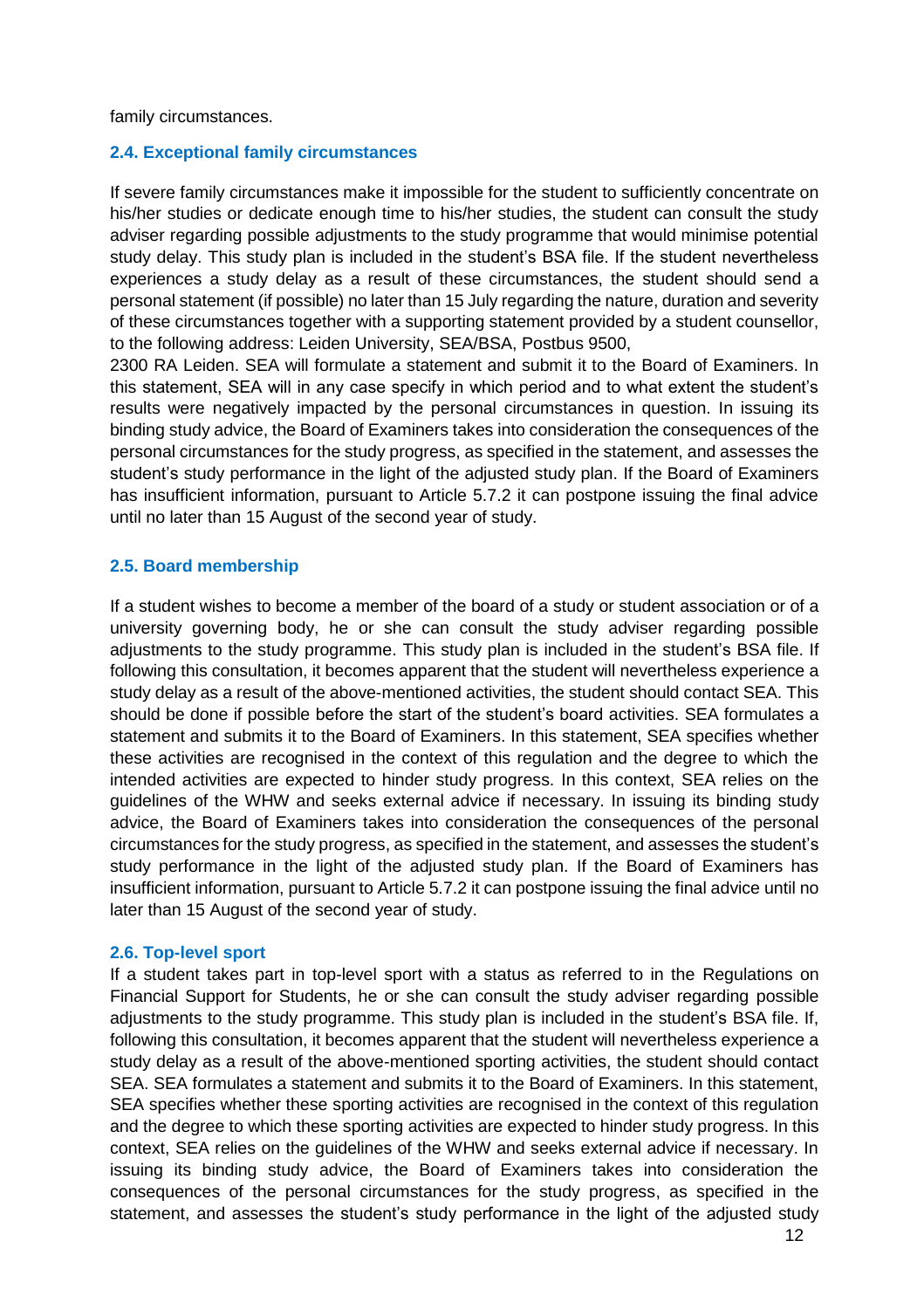plan. If the Board of Examiners has insufficient information, pursuant to Article 5.7.2 it can postpone issuing the final advice until no later than 15 August of the second year of study.

### **3. Other provisions**

#### **3.1. Negative binding advice**

If the Board of Examiners, despite having been appraised of recognised personal circumstances, issues a negative binding study advice, this advice should specify to what extent the personal circumstances in question were taken into consideration.

#### **3.2. Ending enrolment in a study programme**

- Students who submit a request to end enrolment after 1 February of their first year of enrolment in the relevant study programme without providing a compelling reason for this request should be issued with a negative advice if they fail to meet the norm.
- Students who submit a request to end enrolment before 1 February (and whose enrolment in the relevant study programme is effectively cancelled by 1 February on the grounds of this request) will not be issued a (binding) study advice in the academic year in question. Should they decide to re-enrol in a subsequent academic year, this enrolment will be considered to be their first enrolment in the context of this regulation.

#### **3.3. Putting a study programme on hold**

If a student puts his/her studies on hold after 1 February of the first year of enrolment in the relevant study programme as a result of one or more personal circumstances, the final advice will be as much as possible determined on the basis of the last study advice issued before the circumstances in question occurred. If this advice was not negative and the student can demonstrate that the study programme was interrupted in consultation with SEA and on the grounds of the relevant circumstances, the advice issued at the end of the academic year in question may not be binding.

For example, if a student falls ill in April and interrupts his/her studies, while the study results up to March demonstrate that he/she is capable of completing the study programme, then there are sufficient grounds to refrain from issuing this student with a binding study advice. If, however, the student's results prior to his/her illness were below the norm for that period, the student should be issued with a negative advice.

#### **3.4. Personal circumstances and the following year of study**

If in his/her first year of enrolment a student is issued a negative binding study advice for the relevant study programme, but the Board of Examiners has decided, due to personal circumstances as referred to in this procedure, to refrain from excluding the student from the study programme, in his/her second year of enrolment in the relevant study programme, the student will no longer fall under this regulation with regard to the BSA requirements. The rules with regard to the study plan in the second year continue to apply. If the Board of Examiners decides, because it has insufficient information, pursuant to Article 5.7.2 to postpone giving a binding study advice until no later than 15 August of the second year of enrolment, the student must still meet the BSA requirements (45 EC inclusive of any additional requirements).

#### **3.5 Hardship clause**